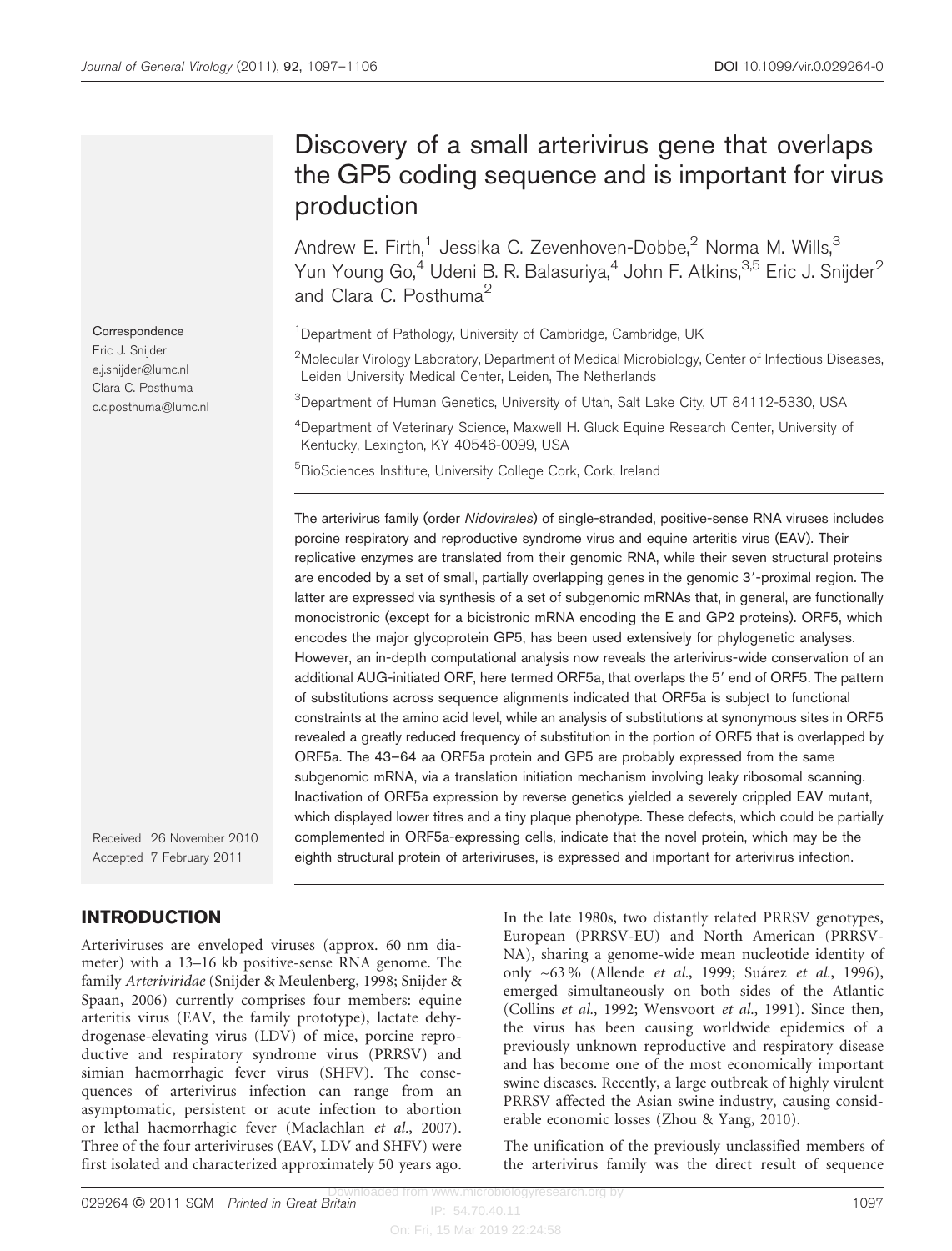analysis of their genomes, which also revealed an intriguing relationship with coronaviruses. Despite striking differences in genome size and virion structure, the genome organization and expression strategy of the two groups were found to be comparable and their key replicative enzymes were postulated to share common ancestry ([den](#page-8-0) Boon et al.[, 1991\)](#page-8-0). A specific feature of their genome expression strategy is the generation of a nested set of subgenomic (sg) mRNAs to express a variety of genes from the  $3'$ -proximal region of the genome [\(Pasternak](#page-8-0) et al., [2006](#page-8-0); [Sawicki](#page-8-0) et al., 2007). Arteriviruses and coronaviruses were united in the order Nidovirales, which was subsequently expanded by the addition of the roniviruses, toroviruses and bafiniviruses ([Gorbalenya](#page-8-0) et al., 2006).

The polycistronic arterivirus genome contains at least nine known ORFs ([Fig. 1a\)](#page-2-0). The replicative enzymes are encoded by the 5'-proximal replicase ORFs 1a and 1b, yielding two long non-structural polyproteins, pp1a and pp1ab, with the synthesis of the latter depending on a ribosomal frameshift near the 3' end of ORF1a. The pp1a and pp1ab precursors are processed into at least 13 mature non-structural proteins (nsps) by three or four viral proteinases encoded by ORF1a [\(Ziebuhr](#page-9-0) et al., 2000; [Fang & Snijder, 2010](#page-8-0)). In EAV, PRRSV and LDV, seven relatively small genes have been identified in the 3'proximal domain of the genome, positioned in the same relative order downstream of ORF1b [\(Fig. 1a](#page-2-0)). In SHFV, this region of the genome appears to contain three additional ORFs, which may have arisen from the duplication of ORFs 2–4 [\(Godeny](#page-8-0) et al., 1998) but have not been characterized in any detail. In the other arteriviruses, ORFs 2a–7 encode seven structural proteins: the nucleocapsid (N) protein and six envelope proteins, the glycoproteins (GP) GP2, GP3, GP4 and GP5, and the nonglycosylated envelope (E) and membrane (M) proteins [\(Snijder & Meulenberg, 1998](#page-9-0); [Snijder & Spaan, 2006](#page-9-0)). By using reverse genetics to engineer gene knockouts, in both EAV and PRRSV the expression of each of these seven proteins was found to be critical for the production of infectious progeny ([Molenkamp](#page-8-0) et al., 2000; [Wissink](#page-9-0) et al., [2005](#page-9-0)). These experiments also revealed that cells transfected with mutants lacking expression of E, GP2, GP3 or GP4 release virus-like particles (VLPs) consisting of RNA and the GP5, M and N proteins [\(Wieringa](#page-9-0) et al., 2004; [Zevenhoven-Dobbe](#page-9-0) et al., 2004). Together with the earlier characterization of arterivirus particles [\(de Vries](#page-8-0) et al., [1992](#page-8-0); [Faaberg & Plagemann, 1995; Meulenberg](#page-8-0) et al., 1995; [Snijder](#page-9-0) et al., 1999, [2003; Wieringa](#page-9-0) et al., 2004), these data indicate that the N protein and the disulphide-linked GP5– M heterodimer form the structural core of the virion. The E protein and a GP2–GP3–GP4 heterotrimer are minor virus constituents that may play a role in receptor binding and/or virus entry ([Van Breedam](#page-9-0) et al., 2010). Still, many details of arterivirus assembly, maturation and structural protein function remain to be elucidated.

The genome organization of the arterivirus ORF2–7 region is extremely compact, with the termini of most

ORFs overlapping with neighbouring genes and with RNA signals (transcription-regulatory sequences, TRSs) for sg RNA synthesis commonly being embedded in upstream ORFs [\(Fig. 1a](#page-2-0)). These TRSs are assumed to operate as attenuators of negative-sense RNA synthesis and to direct base pairing of the nascent negative-sense strand with a complementary sequence in the genomic 5' end (leader TRS). This results in the generation of a  $3'$ - and  $5'$ -coterminal set of negative-sense templates that serve to produce the arterivirus sg mRNAs ([Pasternak](#page-8-0) et al., 2006; [Sawicki](#page-8-0) et al.[, 2007](#page-8-0)).

The arterivirus genome organization illustrates the strong selective pressure that RNA virus genomes are under to compress the maximum amount of coding and regulatory information into minimal sequence space. Overlapping coding sequences (CDSs) are particularly common in RNA viruses, but can be difficult to detect, especially when they are short. We have been using a number of complementary comparative computational approaches to systematically identify novel overlapping genes in RNA virus genomes [\(Firth & Brown, 2006;](#page-8-0) [Chung](#page-8-0) et al., 2008; Firth et al.[, 2008](#page-8-0); [Firth & Atkins,](#page-8-0) [2009](#page-8-0)). When applied to arteriviruses, these methods detected a novel short ORF, hereafter termed ORF5a, overlapping the  $5'$  end of the GP5 CDS in the  $+2$ reading frame. Here, we present bioinformatic evidence and experimental verification for the functional importance of ORF5a in arteriviruses.

## RESULTS AND DISCUSSION

#### Computational analysis reveals the presence of a small ORF overlapping the arterivirus GP5 gene

The coding potential of ORF5a was first detected in an alignment of PRRSV-NA sequences by using the genefinding software MLOGD ([Firth & Brown, 2006](#page-8-0); [Chung](#page-8-0) et al.[, 2008](#page-8-0)). MLOGD uses nucleotide and amino acid substitution matrices to model sequence evolution in dual-coding, single-coding and non-coding regions. It can be used to predict whether query ORFs are likely to be coding sequences via an approximate likelihood-ratio test, where the null model comprises any known CDSs and the alternative model comprises the known CDSs and the query ORF. When applied to the PRRSV-NA alignment, MLOGD detected a positive coding signature for the previously defined arterivirus CDSs and also for ORF5a ([Fig. 1b\)](#page-2-0). In the National Center for Biotechnology Information (NCBI) PRRSV-NA reference sequence, NC\_001961 (15 428 nt), ORF5a covers nucleotides 13 778–13 930 (51 codons) and therefore overlaps the  $5'$  end of the GP5 CDS (nucleotides  $13788-14390$ ) by 48 codons ( $\sim$ 24% of the GP5 gene) in the  $+2$  reading frame. ORF5a begins immediately 3' of the ORF4 termination codon and 10 nt 5' of the ORF5 initiation codon [\(Fig. 2b](#page-3-0)).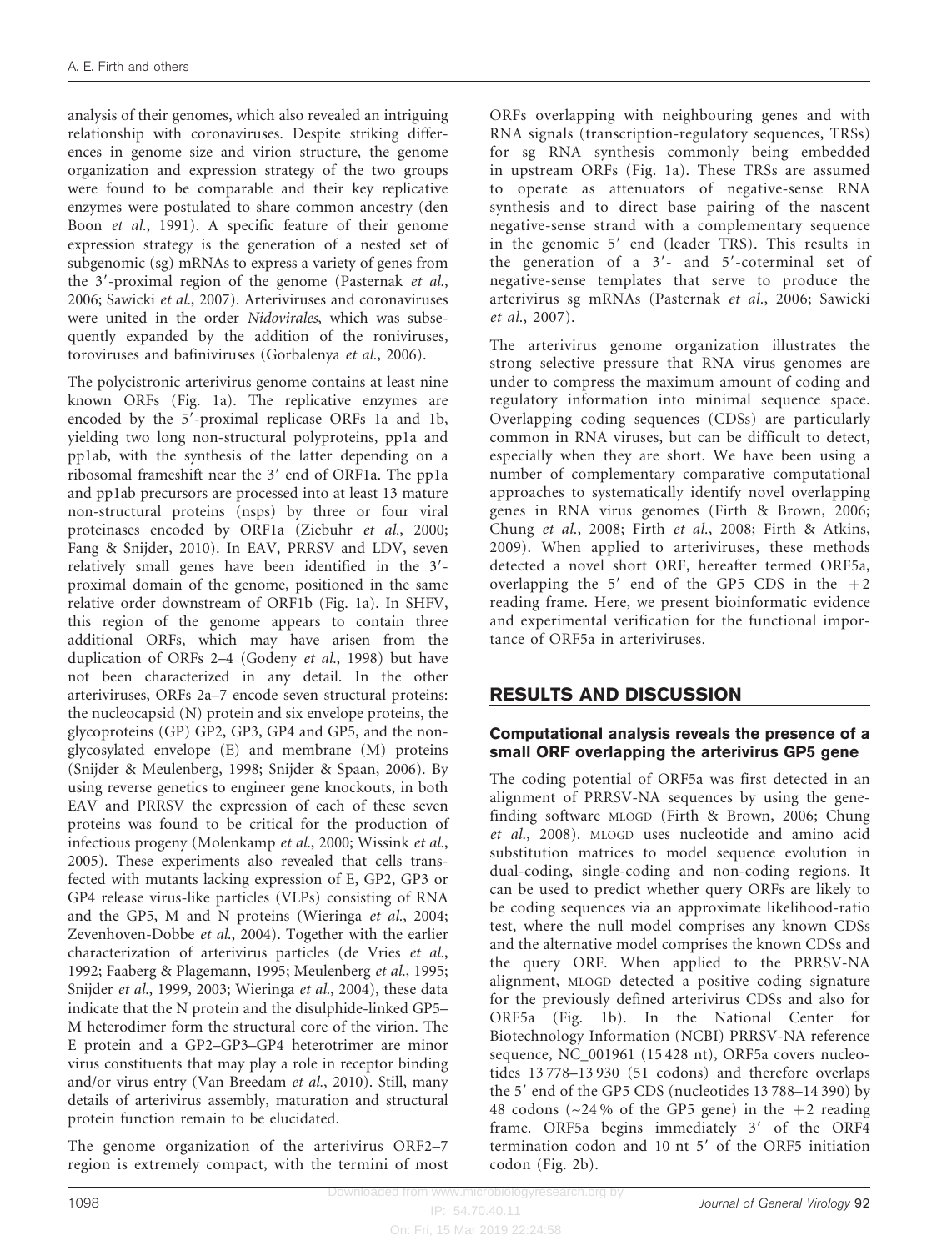<span id="page-2-0"></span>

Fig. 1. (a) EAV genome organization and expression. The positions of the ORFs encoding the seven known structural proteins and the newly discovered ORF5a are indicated. ORF5a slightly overlaps with the GP4 gene and largely overlaps with the GP5 gene. Small grey boxes indicate the positions of the TRS that direct sg RNA synthesis and serve as junction sequences for the 5' common leader sequence of arterivirus mRNAs. (b) Maps of the ORF5a/ORF5 region of the genomes of representative arterivirus sequences (see [Fig. 2b](#page-3-0) for GenBank accession numbers). For EAV and the two PRRSV genotypes, plots are shown for several coding-potential statistics in a 15-codon sliding window. The top and middle panels illustrate the degree of conservation at synonymous sites within the GP5 CDS: the top panel depicts the probability that the degree of conservation within a given window could be obtained under a null model of neutral evolution at synonymous sites, while the middle panel depicts the absolute amount of conservation as represented by the ratio of the observed number of substitutions within a given window to the number expected under the null model. Scores below the dashed line correspond to more conserved regions and are indicative of overlapping functional elements, either coding or non-coding. Owing to the huge quantity of GP5 sequence data (8344 sequences) available for the PRRSV-NA plot, the formal P values for this analysis are extremely small for the conserved 5' region. The bottom panel depicts the MLOGD coding potential score in the  $+2$  frame (relative to the GP5 CDS). For illustrative purposes the M CDS, and the GP4 CDS in PRRSV-NA, were not included in the null-model CDS annotations so that these CDSs, like ORF5a, register positive coding potential (i.e. scores above the dashed line) in the MLOGD analysis. Note that, regardless of sign (positive or negative), the MLOGD signal tends to be weaker within regions of high conservation (e.g. within ORF5a) due to there being fewer substitutions with which to discriminate between the null model and the alternative model. A dashed vertical line indicates the 3' end of the common ORF5a variant (46 codons instead of 51 codons) in PRRSV-NA.

A similar ORF5a was identified in PRRSV-EU and the other arteriviruses, EAV ([Fig. 2a](#page-3-0)), LDV and SHFV, and again MLOGD detected a positive coding signature for

ORF5a using sequence alignments of PRRSV-EU, EAV and LDV. Incidentally, the presence of this ORF in EAV, though not its bioinformatic coding signature, had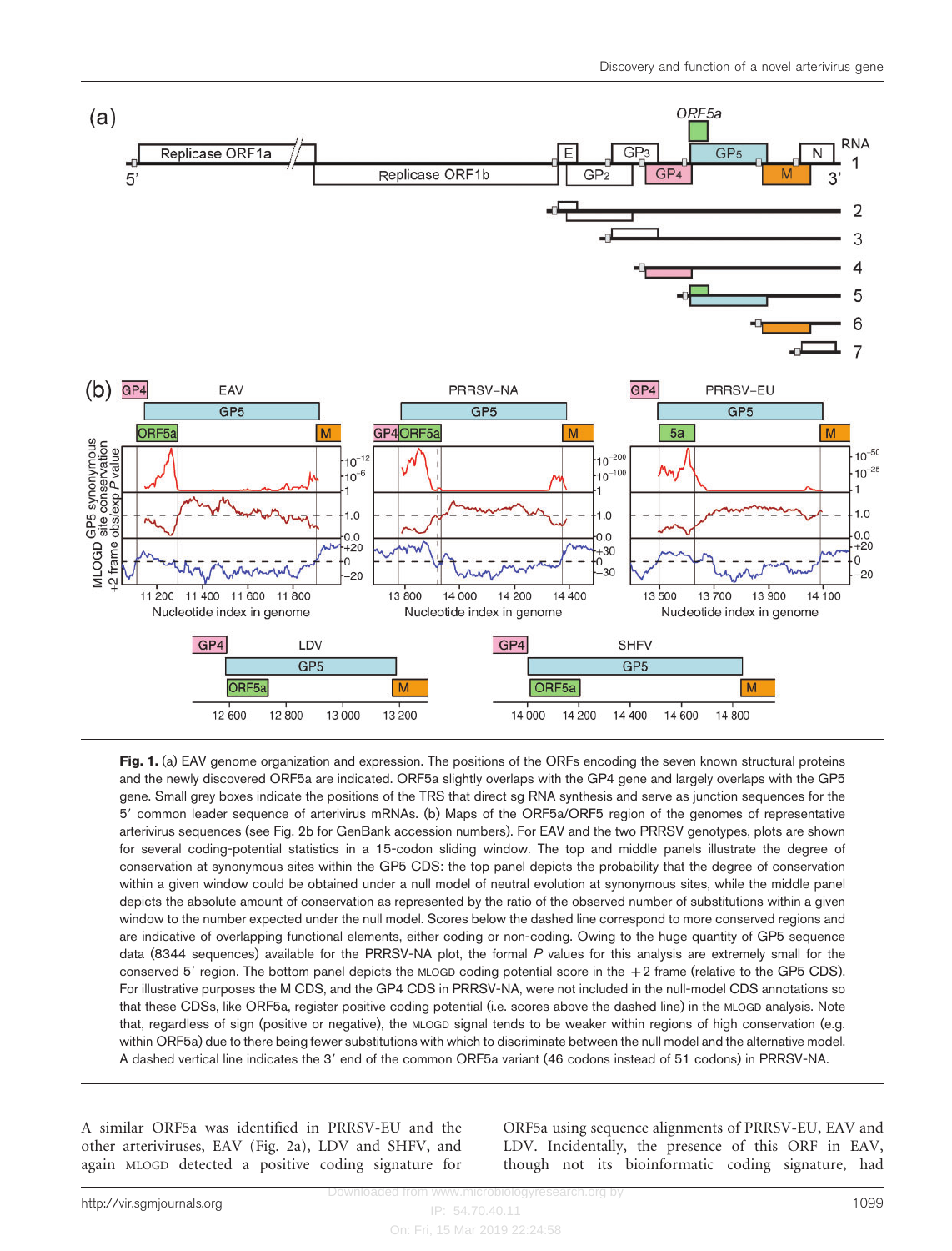<span id="page-3-0"></span>

| (a) | <b>TRS</b>                                               | uugUCAACUuggaagaggacaagaggcauccuuacuuuaaacuuuugagagcgccggcuuuaccgcuugguuuuguggcuauaguuuAUG<br>ORF <sub>5</sub><br><<<<<<<<<<br>uucuuuuacgacugguacguugggcucaacgAUGuuaucuaUGAuuguauugcuauucuugcuuuggggugcgccaucacaugcuuacuu<br>D                                                                                                                                                                              | ORF <sub>5a</sub><br>М |
|-----|----------------------------------------------------------|-------------------------------------------------------------------------------------------------------------------------------------------------------------------------------------------------------------------------------------------------------------------------------------------------------------------------------------------------------------------------------------------------------------|------------------------|
|     | s<br>v                                                   | <b>≪ORF5a</b><br>cucauacuacaccgcucagcgcuucacagacuucaccuuguguaugcugacggaucgcggcguuauugccaauuugcugcgaua UGA uga<br>D                                                                                                                                                                                                                                                                                          | E                      |
| (b) | EAV<br>PRRSV-NA<br>PRRSV-EU<br><b>LDV</b><br><b>SHFV</b> | UGUGGCUAUAGUUUAUGUUCUUUUACGACUGGUACGUUGGGCUCAACGAUGUUAUCUAUGAU<br>NC 002532<br>UGUUGGCAAUUUGAAUGUUUAAGUAUGUUGGAGAAAUGCUUGACCGCGGGCUGUUGCUCGCG<br>NC 001961<br>M96262<br>CUUGGCAAUAUGAGAUGUUCUCACAAAUUGGGGCGUUUCUUGACUCCGCACUCUUGCUUCUG<br>AUUGGCAAUAUGAAAUGUUUGAAGAAAUUGGGCAGUGGUUGGAUACCAUCACGGUUAUUGCC<br>NC 001639<br>NC 003092<br><b>CUAAUUAUGUACUUAUGUUUAGGGAGAUCGGAGACUCCGUUGAUAGGUUUGUUCCGCACCUC</b> |                        |
| (c) | EAV<br>PRRSV-NA<br>PRRSV-EU<br><b>LDV</b><br>SHFV        | MFFYDWYVGLNDVIYDCIAILALGCAITCLLLILHRSALHRLHLVYADGSRRYCQFAAI<br>MFKYVGEMLDRGLLLAIAFFVVYRAVLFCCAROROOOOOLPSTADLQLDVM<br>MFSQIGAFLDSALLLLVAFFAVYRLVLVLCRWQRRQLDIPIHI<br>MFEEIGQWLDTITVIAILFYFVFSLYRKCLRRRQQLNQEFDLQLNLV<br>MFREIGDSVDRFVPHLIYIYLMVLCAFLCLYYIQQHRRIREQHRYDLDQHIKVSVIAAESDHKP                                                                                                                    |                        |

Fig. 2. Expression of arterivirus ORF5a. (a) RNA sequence and translation of the EAV ORF5a region, showing the slightly overlapping GP4 and GP5 genes, and the newly discovered ORF5a that overlaps with both. The TRS for sg RNA5 synthesis and relevant initiation and termination codons are indicated. Red underscores indicate residues mutated to knock out ORF5a in mutant  $\Delta$ 5a-2. (b) Context of the ORF5a (green) and ORF5 (blue) translation initiation codons in five representative arterivirus sequences, illustrating the potential for leaky scanning being the translation initiation mechanism for the second reading frame (see text for details). The figure shows that the ORF5a initiation codon is the more upstream in EAV and PRRSV-NA and the more downstream in the other arteriviruses. The ORF4 termination codon is boxed and the two residues mutated to knock out EAV ORF5a in mutant  $\Delta$ 5a-2 are indicated by arrows. (c) Amino acid sequences of the ORF5a proteins of five representative arterivirus sequences. The position of the putative transmembrane domain, as predicted by PHOBIUS (http://phobius.binf.ku.dk; Käll et al.[, 2004](#page-8-0)), is indicated in yellow. The ORF5a protein is predicted to be a type III membrane protein (lumenal aminoterminal domain, central signal-anchor/transmembrane domain and cytoplasmic carboxy-terminal domain).

previously been noted by [Pasternak](#page-8-0) et al. (2000). Since there is only a single SHFV sequence available, MLOGD could not be used to test the coding potential of ORF5a in that virus. Although this analysis was based on the application of MLOGD to specific ORFs, for illustrative purposes the MLOGD score in a 15-codon sliding window in the  $+2$  reading frame (with respect to ORF5) is shown in [Fig. 1\(b\)](#page-2-0) for alignments of 127 EAV, 232 PRRSV-NA and 34 PRRSV-EU sequences (i.e. the available sequences with coverage of both ORF5 and at least 150 nt of its 5' and 3' flanking sequences). Positive coding signatures are apparent for ORF5a (and also for the M and GP4 CDSs in cases where they fall in the  $+2$  reading frame with respect to the GP5 CDS). Additional alignments were generated for 224 EAV, 8344 PRRSV-NA and 587 PRRSV-EU sequences that have full coverage of the GP5 CDS, and were analysed for conservation at synonymous sites as described in [Firth & Atkins \(2009\)](#page-8-0) [see also [Simmonds](#page-9-0)

et al. [\(2008\)](#page-9-0); see Shi et al. [\(2010\)](#page-8-0) and Zhang et al. [\(2010\)](#page-9-0) for recent PRRSV and EAV phylogenies]. Enhanced conservation at synonymous sites is indicative of overlapping functional elements – either coding or non-coding. In all three alignments, greatly enhanced conservation was apparent in the region where ORF5a overlaps the GP5 CDS [\(Fig. 1b\)](#page-2-0).

The newly discovered ORF5a has 59 codons in EAV, either 51 or 46 codons in PRRSV-NA, 43 codons in PRRSV-EU, 47 codons in LDV and 64 codons in SHFV (Fig. 2c). When applied to the five representative sequences in Fig.  $2(c)$ , despite there being considerable sequence divergence, PHOBIUS and SIGNALP 3.0 (Käll et al.[, 2004](#page-8-0); [Bendtsen](#page-8-0) et al., [2004](#page-8-0)) consistently predict that the ORF5a protein is a type III membrane protein with a short (5–12 aa) lumenal domain at its amino terminus, a central signal-anchor/ transmembrane sequence, and a cytosolic carboxy-terminal domain of 13–31 aa.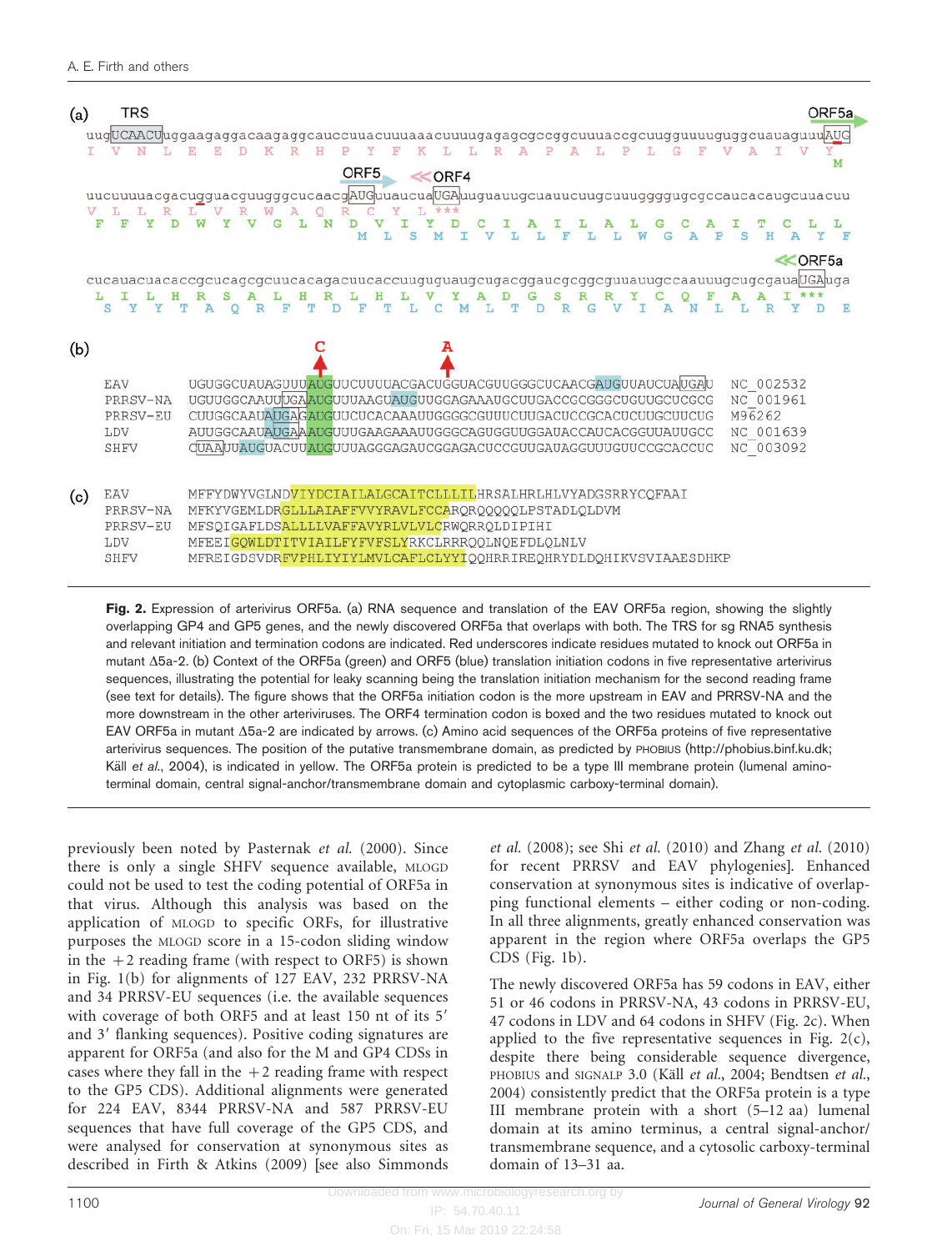#### The ORF5a protein and GP5 are probably expressed from the same subgenomic mRNA via leaky scanning

The regions around the ORF5a initiation codon in five representative arterivirus sequences are shown in [Fig. 2\(b\).](#page-3-0) In EAV and PRRSV-NA, the ORF5a AUG codon is 5' of the ORF5 initiation codon and the TRS for the sg RNA5 is located sufficiently far upstream to include the ORF5a AUG codon within that sg mRNA, with no additional intervening AUG codons ([Snijder & Meulenberg, 1998;](#page-9-0) [Pasternak](#page-8-0) et al., 2000; Lin et al.[, 2002\)](#page-8-0). On the other hand, in PRRSV-EU, LDV and SHFV, the ORF5a AUG codon is located just a few nucleotides 3' of the ORF5 initiation codon.

In eukaryotes, the efficiency of translation initiation is modulated by the identity of the nucleotides surrounding the initiation codon, with the optimal context (known as the 'Kozak consensus sequence') in mammals involving mainly a guanine at the  $+4$  position and a purine at the  $-3$  position, where the presence of an adenine at the  $-3$ position is the strongest single indicator of efficient initiation [\(Kozak, 2002\)](#page-8-0). When the context of the first AUG codon on a transcript is suboptimal, efficient leaky scanning to alternative downstream AUG codons can occur ([Kozak, 2002\)](#page-8-0). Here, neither the ORF5 nor ORF5a initiation codons have a guanine at the  $+4$  position, but all five arterivirus ORF5 initiation codons have an adenine at the  $-3$  position. In contrast, the ORF5a initiation codons have either a pyrimidine (EAV, PRRSV-NA and SHFV) or a guanine (PRRSV-EU and LDV) at the  $-3$ position. Thus, in PRRSV-NA and EAV, where the ORF5a AUG codon is 5', there is the potential for efficient leaky scanning to the ORF5 initiation codon. In contrast, in PRRSV-EU, LDV and SHFV, where the ORF5a AUG is 3', conventional leaky scanning for ORF5a translation may be expected to be less efficient. However, in these sequences, the ORF5 and ORF5a AUG codons are very closely spaced (separated by just 2 or 5 nt) and it has been demonstrated that, if two AUG codons are separated by less than ~10 nt, efficient initiation may occur at the downstream AUG codon, even when the upstream AUG codon is in a strong context ([Matsuda & Dreher, 2006](#page-8-0)).

The analysis of initiation codons and their context, and ORF5a length, was extended to all available arterivirus sequences in GenBank. Some 10 800 sequences with full or partial coverage of the ORF5a/ORF5 region were analysed. In contrast to the above comparative phylogenetic analyses, simply counting sequences ignores potential phylogenetic bias (some clades may be greatly over-represented relative to others; indeed; clustering the sequences with BLASTCLUST or CLUSTAL X shows this to be the case). Thus, the following analysis is more meaningful with respect to the range of features present rather than to the relative abundances of those features. Many sequences (including ~90 % of the ~9600 available PRRSV-NA sequences) cover ORF5 entirely but have no 5' flanking sequence. Therefore they

do not allow analysis of the upstream ORF5a initiation codon or its context, but still allow analysis of the presence or absence of premature termination codons within the part of ORF5a that overlaps ORF5. Nonetheless 136 EAV, 445 PRRSV-NA, 622 PRRSV-EU, 1 SHFV and 5 LDV sequences have coverage of the ORF5a initiation site, and the above-mentioned initiation sites and contexts are very highly conserved (except that ~63% of PRRSV-EU and ~9 % of PRRSV-NA sequences have a guanine instead of an adenine as the nucleotide at the  $-3$  position of the ORF5 initiation codon context). Similarly, the above-mentioned ORF5a lengths are highly conserved in those sequences with full or partial coverage of the ORF5a region, with the notable exception that PRRSV-NA exhibits two main forms of differing lengths: a 51 codon version (~26 % of sequences) and a 3'-truncated 46-codon version  $\left(\frac{24}{6}\right)$  of sequences). A very small fraction of sequences were found to be ORF5a-defective as a result of either premature ORF5a-frame termination codons or substitutions within the ORF5a initiation codon. However, these do not necessarily represent sequences from viable viruses, but might instead be due to sequencing errors, sequencing of defective virus sequences or curation errors (e.g. five sequence records in which non-contiguous GP3 and GP5 sequences appear to have been fused in silico). Indeed, similar numbers of GP5-defective sequences were found during the analysis.

To summarize, four completely separate computational analyses – conservation of an ORF, conservation of a potential translation mechanism, positive MLOGD coding signature and a greatly suppressed frequency of substitutions at ORF5-frame synonymous sites – all pointed to the existence of a novel coding sequence, ORF5a.

### Inactivation of EAV ORF5a expression dramatically affects virus production

To investigate the biological relevance of ORF5a in the arterivirus replicative cycle, we used an EAV reverse-genetics system ([van Dinten](#page-9-0) et al., 1997) to engineer two virus mutants in which ORF5a expression was inactivated. In both mutants,  $\Delta$ 5a-1 and  $\Delta$ 5a-2, the ORF5a translation initiation codon was mutated (AUG to ACG; U-11113 $\rightarrow$ C), while in the second mutant a premature termination codon was engineered at codon six of ORF5a (G-11128 $\rightarrow$ A). Care was taken that the mutations introduced were translationally silent with respect to the overlapping GP4 gene ([Fig. 2b\)](#page-3-0). Following electroporation of in vitro-synthesized full-length RNA into BHK-21 cells, which are also susceptible to EAV infection, the phenotype of the ORF5a knockout mutants was compared with that of the wild-type control. Duallabelling immunofluorescence (IF) microscopy for replicase (nsp3) and N protein was performed to verify comparable transfection efficiency and monitor the synthesis of genome and subgenomic mRNA7, respectively (not shown). Viral RNA synthesis in transfected cells was also analysed by Northern blot hybridization (not shown). Finally, infectivity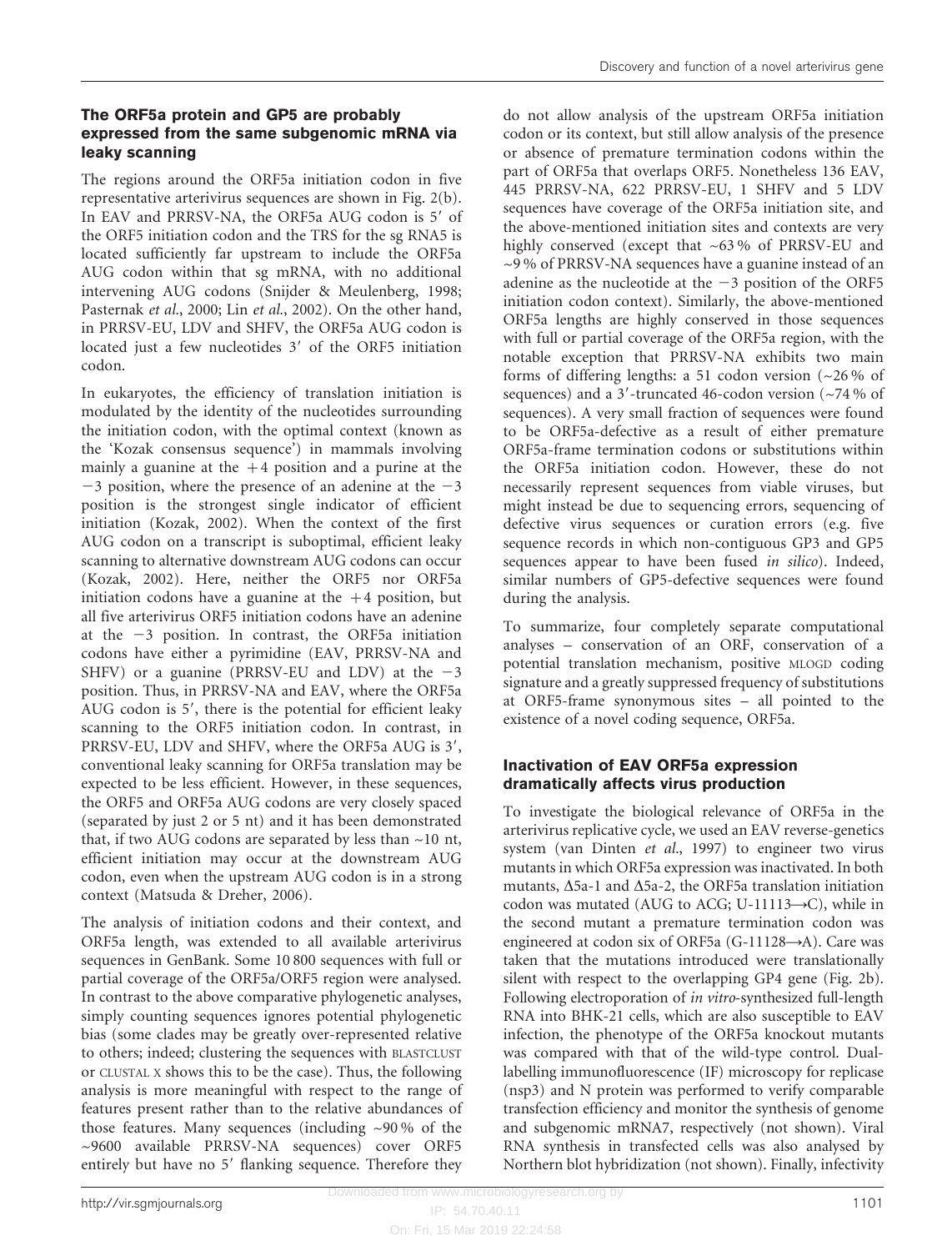titres in the medium of transfected cells were determined by plaque assay, both after the first cycle (18 h post-transfection) and following subsequent virus amplification in initially nontransfected BHK-21 cells.

Both IF microscopy and hybridization analysis of intracellular viral RNA demonstrated that the two ORF5a knockout mutants were viable and that their RNA synthesis could not be distinguished from that of the wild-type control. However, the analysis of viral progeny released into the medium of transfected cells revealed that both ORF5a knockout mutants were seriously crippled. Compared with the wild-type virus, they showed a reduction in virus titre of approximately two logs, and a tiny plaque size (Fig. 3a). Upon analysis of the 40 h posttransfection harvest of mutant  $\Delta$ 5a-1, several large plaques were also observed, suggesting rapid reversion of its single point mutation to the wild-type sequence, which was subsequently confirmed by sequence analysis of the ORF5a region of the progeny virus. However, no reversion was observed for mutant  $\Delta$ 5a-2, in which a double point mutation had been engineered.

#### Confirmation of the importance of EAV ORF5a in a second, virulent EAV isolate and in natural host cells

EAV strains can differ significantly in the severity of the disease they induce in their natural host ([Balasuriya](#page-8-0) et al., [2007](#page-8-0); [Maclachlan](#page-8-0) et al., 2007). The molecular clone used in the initial experiments described above (pEAV515, a derivative of pEAV030; [van Dinten](#page-9-0) et al., 1997) was based on an EAV isolate that was extensively adapted to cell culture  $(>300 \text{ passages})$  and causes very mild clinical signs upon experimental infection of horses [\(Balasuriya](#page-8-0) et al., [1999](#page-8-0)). To independently confirm the effect of an ORF5a knockout in a second EAV isolate, the two ORF5ainactivating nucleotide substitutions of mutant  $\Delta$ 5a-2 were transferred to a molecular clone (pEAVrVBS) of the virulent Bucyrus strain (VBS) of EAV, which can cause severe disease in horses ([Balasuriya](#page-8-0) et al., 2007). Furthermore, in order to use a more natural host cell than the BHK-21 cells used above, we transfected the in vitrosynthesized full-length RNAs into equine pulmonary artery endothelial cells (EEC; [Hedges](#page-8-0) et al., 2001). Again, in both virus backbones, the  $\Delta$ 5a-2 mutant displayed a severely crippled phenotype, with tiny plaques (Fig. 3b) and infectivity titres reduced by at least two logs. Thus, this comparative study independently confirmed that the expression of ORF5a is critical for efficient EAV amplification, irrespective of the background of the molecular clone and cell type used for analysis.

#### Partial complementation of the EAV ORF5a knockout defect in ORF5a-expressing cells

Despite the overwhelming bioinformatic evidence for the functionality of ORF5a, we wanted to exclude the



Fig. 3. (a) Comparison of plaque morphology on BHK-21 cells of wild-type EAV and ORF5a knockout mutant  $\Delta$ 5a-2, illustrating the severely crippled phenotype of the latter. In addition to the dramatically reduced plaque size,  $\Delta$ 5a-2 infectivity titres were reduced by approximately two logs. (b) Comparison of wild-type and  $\Delta$ 5a-2 plaque morphology on equine endothelial (EEC) cells using both a cell-culture-adapted EAV isolate (EAV515) and an isolate that is virulent in horses (VBS). In both virus backbones,  $\Delta$ 5a-2 plaque sizes and titres are severely reduced compared with those of the corresponding parental virus.

possibility that the crippled phenotype of the  $\Delta$ 5a-2 mutant was due to damaging some unidentified yet important RNA signal in the EAV genome. To this end, we investigated whether the infectivity defect could be complemented in a cell line expressing the ORF5a protein. In view of previous success in rescuing EAV structuralprotein knockouts in BHK-21 cells containing alphavirus RNA replicons [\(Zevenhoven-Dobbe](#page-9-0) et al., 2004), ORF5a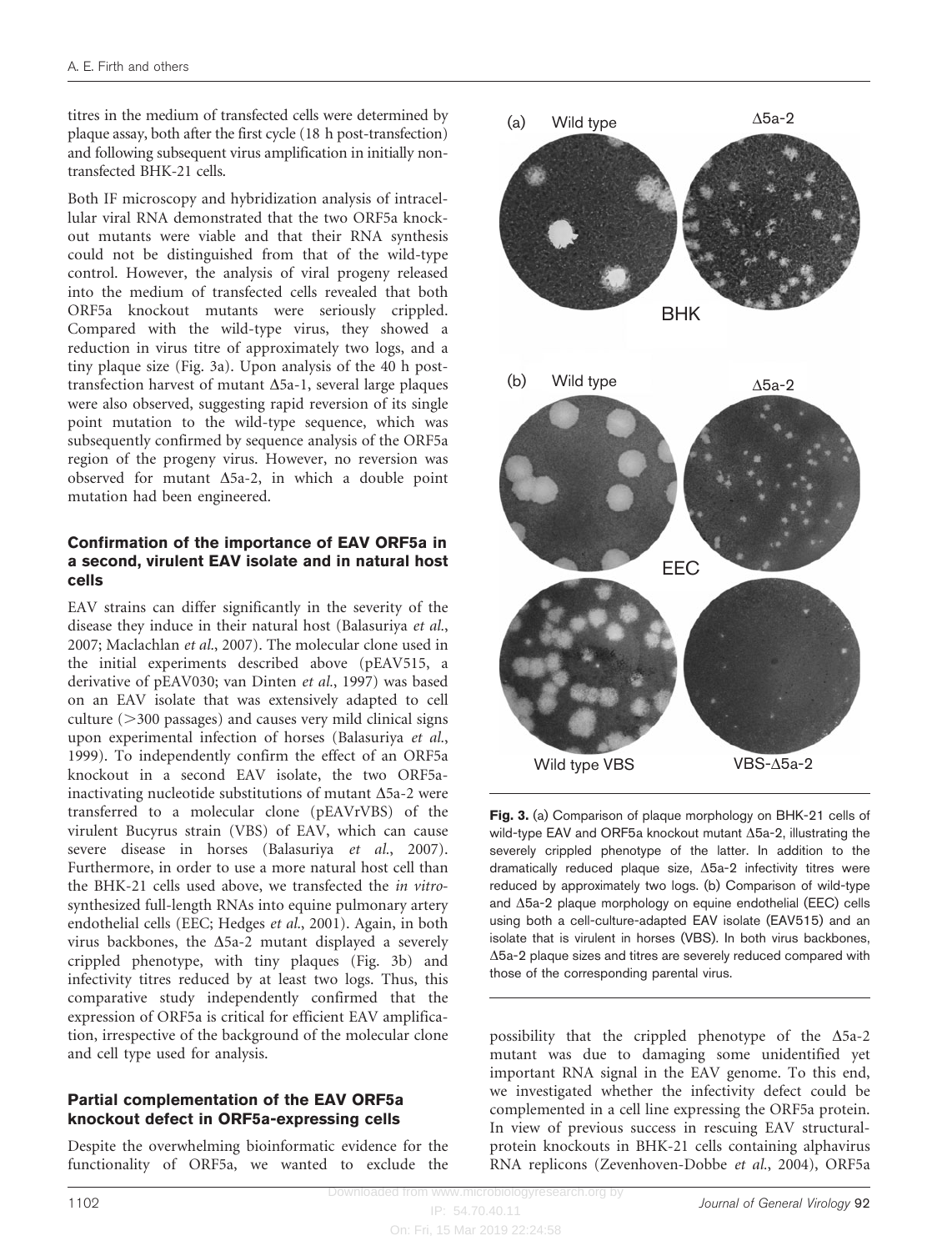was cloned into pSinRep19, a Sindbis virus (SINV)-based expression vector ([Agapov](#page-7-0) et al., 1998). BHK-21 cells were transfected with the EAV ORF5a-expressing SinRep19 replicon and positive selection was applied by adding puromycin to the culture medium. BHK-21 cells containing a SinRep19 replicon that expresses GFP (SinRep19– GFP; [Agapov](#page-7-0) et al., 1998; [Zevenhoven-Dobbe](#page-9-0) et al., 2004) were used as a negative control.

Plaque assays of wild-type and  $\Delta$ 5a-2 virus were performed in both the ORF5a- and GFP-expressing cell cultures. While no difference in plaque size was observed for wildtype virus (not shown), the  $\Delta$ 5a-2 virus plaque size was clearly increased in ORF5a-expressing cell cultures (Fig. 4). A growth curve experiment in which GFP- and ORF5aexpressing cells were infected with  $\Delta$ 5a-2 mutant virus showed that the  $\Delta$ 5a-2 titre increased up to fivefold in the ORF5a-expressing cells (data not shown). Complete complementation to wild-type plaque size and titre could not be achieved, which may be due to a variety of technical or intrinsic factors such as expression level, but these experiments clearly demonstrated that the expression of the ORF5a protein directly influences the EAV life cycle.

#### The ORF5a protein: the eighth structural protein of arteriviruses?

In this study, we present evidence for the presence, conservation and biological significance of a previously unrevealed short CDS in the 3'-proximal domain of all arterivirus genomes. Much like the case of the arterivirus E and GP2 genes, whose translation is assumed to be initiated following leaky scanning of the 5'-proximal domain of sg mRNA2 ([Snijder](#page-9-0) et al., 1999), ORF5a and the overlapping GP5 gene are also likely to be expressed from a functionally bicistronic sg mRNA. Another striking similarity with the E–GP2 gene pair ([Snijder](#page-9-0) et al., 1999) is the fact that the ORF5a initiation codon precedes the GP5 gene in some arteriviruses (EAV and PRRSV-NA), but is just downstream of the ORF5 initiation codon in the others. This observation raises interesting questions about the evolution of this part of the arterivirus genome, in particular when evolving optimal sg mRNA synthesis and the expression levels of each of the viral structural proteins are taken into account. In EAV, a 10 nt segment starting with the ORF5

initiation codon can now be assumed to encode amino acids for three different proteins, GP4, the ORF5a protein and GP5, in three different reading frames, which again illustrates the pressure on RNA viruses to compress maximal coding information into a minimal sequence.

Previous attempts to engineer EAV-based vectors might, unknowingly, have been affected by the presence of ORF5a. For example, in one construct the overlap between ORF4 and ORF5 was removed to create an insertion site for foreign sequences [\(de Vries](#page-8-0) et al., 2000). This was achieved by using a 24 nt insertion that, fortuitously, now proves to be exactly in-frame with ORF5a, although in the ORF5a protein it introduces the substitution of Asp-12 for Ala and Tyr-15 with the sequence Cys-Glu-Leu-Lys-Gln-His-Ala-Val-His. In view of the reported wild-type phenotype of this recombinant virus [\(de Vries](#page-8-0) et al., 2000), this drastic change appears to be tolerated. Similarly, after passaging in cell culture 70 times, a spontaneous insertion of 12 nt into ORF5a (Ala-Arg-Ser-Leu inserted after the amino-terminal Met-Phe) of PRRSV-NA was tolerated (Han et al.[, 2009\)](#page-8-0). In contrast, derivatives of the EAV-based vector in which the 24 nt-sequence served to insert additional foreign sequences, encoding e.g. GFP ([de Vries](#page-8-0) et al., 2001) or ectodomains of other arterivirus GP5 proteins [\(Dobbe](#page-8-0) et al.[, 2001](#page-8-0)), must have suffered because of the disruption of ORF5a. In fact, the instability and crippled or non-viable phenotypes reported for some of these constructs could (in part) be explained by a lack of expression of a functional ORF5a protein.

The lack of sequence similarity with the contents of protein databases, the protein sequence plasticity described above and the limited sequence conservation among arteriviruses ([Fig. 2c](#page-3-0)) make it difficult to postulate a function for the ORF5a protein. Its expression from the  $3'$ -proximal domain of the genome, and the apparent lack of an effect of ORF5a inactivation on viral RNA synthesis, would suggest that the protein is an additional virion component, and its hydrophobicity profile would place it in the virus envelope. On the other hand, knockouts of the other seven structural-protein genes were lethal to the virus, suggesting that the ORF5a protein belongs to a different functional category. Unfortunately, several attempts to raise antisera using synthetic peptides representing sequences from the





BHK-SinRep19-GFP BHK-SinRep19-ORF5a BHK-SinRep19-ORF5a

Fig. 4. Complementation of the EAV ORF5a knockout mutant  $\Delta$ 5a-2 in ORF5a-expressing cells. The  $\Delta$ 5a-2 small-plaque phenotype (left) was partially complemented when the plaque assay was performed using BHK-21 cells carrying an ORF5a-expressing SINV RNA replicon (middle; [Agapov](#page-7-0) et al., 1998). As a negative control, cells carrying a GFP-expressing replicon were used. The plaque morphology of wild-type virus on ORF5a-expressing cells is shown on the right.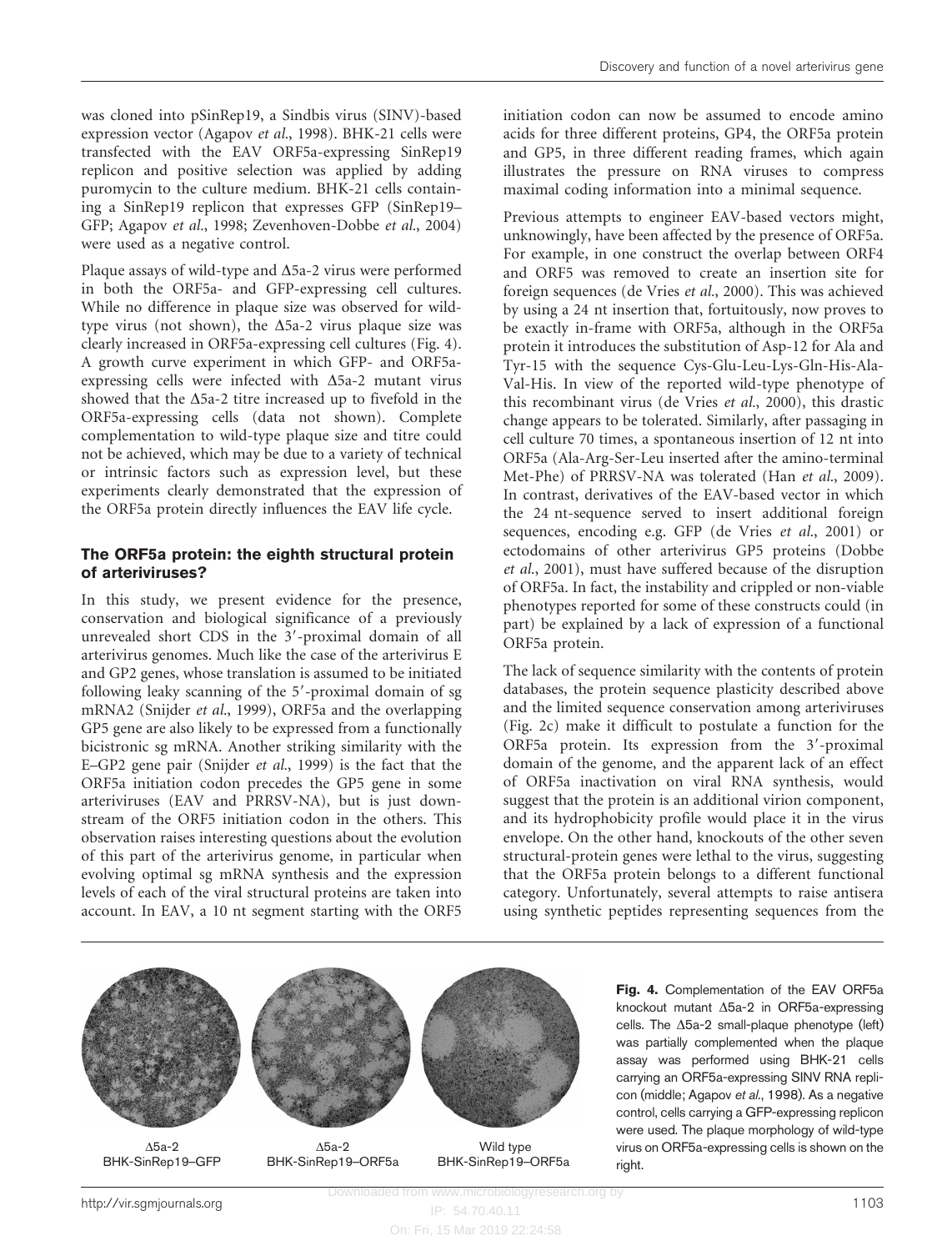<span id="page-7-0"></span>non-hydrophobic domain of the EAV ORF5a protein were unsuccessful, thus obstructing our efforts to directly analyse virus particles for the presence of the ORF5a protein or analyse its subcellular localization in the infected cell. We used the SINV replicon system to express ORF5a proteins with epitope tags (haemagglutinin- or myc-tags at either the amino or carboxy terminus), but the  $\Delta$ 5a-2 mutant virus was no longer complemented by these fusion proteins. Finally, we were unable to demonstrate the presence of the ORF5a protein in virions by mass spectrometric analysis of purified EAV. However, a recent proteomics analysis of purified PRRSV-NA did identify several peptides from the ORF5a protein of the porcine arterivirus, and follow-up studies confirmed both the expression of the novel protein in infected cells and the production of antibodies recognizing the PRRSV ORF5a protein in infected swine [\(Johnson](#page-8-0) et al., 2011). Thus, the combined data now obtained for PRRSV-NA and EAV strongly suggest that the ORF5a protein is the eighth structural protein of the arterivirus particle, although more extensive studies will be required to gain detailed insight into its function in arterivirus biology.

## METHODS

Computational analysis. Virus sequences were obtained from GenBank initially in Feb 2007 and again in Nov 2010. Arterivirus nucleotide sequences with coverage of the ORF5 region were identified by applying NCBI TBLASTN (Altschul et al., 1990) to the GP5 amino acid sequences from the five reference sequences shown in [Fig. 2\(b\)](#page-3-0). In total one SHFV, five LDV, 435 EAV and 10 359 PRRSV sequences with full or partial coverage of ORF5 were retrieved. PRRSV sequences were separated into PRRSV-NA and PRRSV-EU genotypes (with respect to GP5), based on the TBLASTN results. Using a 76 % cut-off threshold on the TBLASTN 'maximum identity' score, all but eight of the 10 359 sequences were cleanly separated between the two genotypes. Within each group, ORF5 sequences were translated, aligned and back-translated to nucleotide sequence alignments using EMBOSS and CLUSTAL (Rice et al.[, 2000; Larkin](#page-8-0) et al., 2007). Flanking nucleotide sequences, where available, were similarly extracted, aligned and combined into the alignments. Patent sequences and constructs were removed prior to analysis, and sequences annotated as defective (found by using the search terms 'non-functional', 'truncated' and 'defective' in GenBank records) were inspected and removed from the analyses where appropriate. MLOGD statistics were calculated as described by [Firth & Brown \(2006\)](#page-8-0). The synonymous site conservation statistic was calculated as described by [Firth &](#page-8-0) [Atkins \(2009\)](#page-8-0). Prior to these latter two analyses: (i) sequences with premature termination codons in ORF5 or ORF5a were also removed as being presumed-defective sequences (these amount to  $\leq$ 1% of sequences and are not obviously clustered phylogenetically), (ii) one EAV sequence with nine ambiguous nucleotide codes – indicative of poor sequence quality – was removed and (iii) since there was no shortage of PRRSV-NA sequences, PRRSV-NA sequences with any ambiguous nucleotide codes (~10 % of sequences) were removed.

Cells and plaque assays. EEC cells ([Hedges](#page-8-0) et al., 2001) were maintained in Dulbecco's modified Eagle's medium (DMEM; Mediatech) with 110 mg  $l^{-1}$  sodium pyruvate, 10% FBS (HyClone; Thermo Scientific), 100 U penicillin  $ml^{-1}$  and 100 µg streptomycin ml-1 (Invitrogen), and 200 mM L-glutamine. BHK-21 cells (ATCC CCL10) were grown in Eagle's minimum essential medium

with 10 % ferritin-supplemented bovine calf serum and 100 U penicillin ml<sup>-1</sup> and 100  $\mu$ g streptomycin ml<sup>-1</sup>. Plaque assays on BHK-21 cells were performed for 3–5 days as described previously [\(Nedialkova](#page-8-0) et al.[, 2010](#page-8-0)), whereas EEC cells were overlaid with DMEM containing 0.75 % carboxymethyl cellulose and incubated for 4 days.

Engineering of EAV ORF5a knockout mutants and reverse genetics. ORF5a knockout mutants  $\Delta$ 5a-1 and  $\Delta$ 5a-2 [\(Fig. 2b\)](#page-3-0) were created as follows: point mutations were introduced in an appropriate shuttle vector by standard site-directed PCR mutagenesis (QuikChange Site-Directed Mutagenesis kit; Agilent Technologies). Using suitable restriction sites, the desired mutations in the ORF5acoding sequence were transferred into EAV full-length cDNA clone pEAV515 or into pEAVrVBS, an infectious cDNA clone of the virulent Bucyrus strain of EAV [\(Balasuriya](#page-8-0) et al., 2007). pEAV515 is a derivative of the EAV cDNA clone pEAV030 ([van Dinten](#page-9-0) et al., 1997), in which the BglII site at position 5217 in ORF1a was knocked out by using a translationally silent substitution. EAV515 virus has a wildtype phenotype, as determined by comparison with pEAV030-derived virus in growth-curve experiments and plaque assays. BHK-21 or EEC cells were electroporated with in vitro-synthesized full-length RNA transcripts of wild-type and mutant cDNA clones as described previously ([van Dinten](#page-9-0) et al., 1997). For IF assays, cells were seeded on coverslips, paraformaldehyde-fixed and double labelled for EAV nsp3 and N protein as described by [van der Meer](#page-9-0) et al. (1998). Analysis of revertants was done by infecting fresh BHK-21 cells with supernatant harvested at 40 and 72 h post-transfection. Total RNA was isolated after 24 h by using TRIzol (Invitrogen) and the ORF5a region was amplified by RT-PCR and sequenced using standard protocols.

Generation of ORF5a-expressing BHK-21 cells. The coding sequence of ORF5a was PCR amplified using sense primer E1036 (CGTACGCGTCCATGGGGTTCTTTTACGACTGGTACGTTG; MluI site underlined) and antisense primer E1037 (CGTGCATGCTCA-TATCGCAGCAAATTGGCAATA; SphI site underlined), and cloned between the MluI and SphI sites of the pSinRep19 multiple cloning site (Agapov et al., 1998). To obtain EAV ORF5a-expressing BHK-21 cells (BHK-SinRep19–ORF5a), in vitro-transcribed SinRep19–ORF5a RNA was transfected and puromycin selection (5  $\mu$ g ml<sup>-1</sup>) was applied from 24 h post-transfection onwards. A SinRep19 vector expressing GFP was used to produce a control cell line (BHK-SinRep19–GFP).

## ACKNOWLEDGEMENTS

A. E. F. is supported by a grant from the Wellcome Trust (088789). J. F. A. is supported by Science Foundation Ireland grant 08/IN.1/B1889 and National Institutes of Health grant R01 GM079523. We acknowledge LUMC colleague Ali Tas for excellent technical assistance.

## REFERENCES

Agapov, E. V., Frolov, I., Lindenbach, B. D., Prágai, B. M., Schlesinger, S. & Rice, C. M. (1998). Noncytopathic Sindbis virus RNA vectors for heterologous gene expression. Proc Natl Acad Sci U S A 95, 12989–12994.

Allende, R., Lewis, T. L., Lu, Z., Rock, D. L., Kutish, G. F., Ali, A., Doster, A. R. & Osorio, F. A. (1999). North American and European porcine reproductive and respiratory syndrome viruses differ in nonstructural protein coding regions. J Gen Virol 80, 307–315.

Altschul, S. F., Gish, W., Miller, W., Myers, E. W. & Lipman, D. J. (1990). Basic local alignment search tool. J Mol Biol 215, 403–410.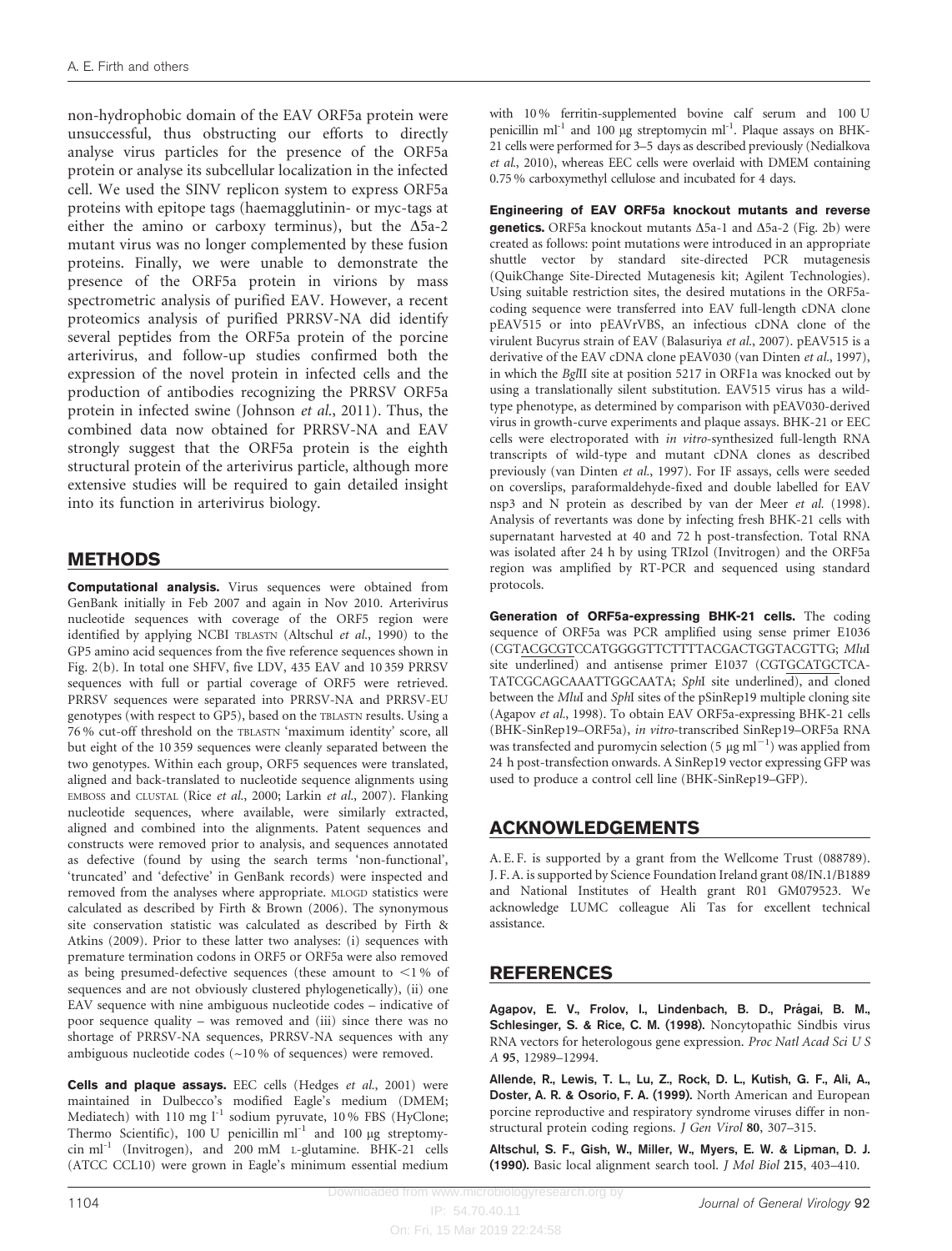<span id="page-8-0"></span>Balasuriya, U. B., Snijder, E. J., van Dinten, L. C., Heidner, H. W., Wilson, W. D., Hedges, J. F., Hullinger, P. J. & MacLachlan, N. J. (1999). Equine arteritis virus derived from an infectious cDNA clone is attenuated and genetically stable in infected stallions. Virology 260, 201–208.

Balasuriya, U. B., Snijder, E. J., Heidner, H. W., Zhang, J., Zevenhoven-Dobbe, J. C., Boone, J. D., McCollum, W. H., Timoney, P. J. & MacLachlan, N. J. (2007). Development and characterization of an infectious cDNA clone of the virulent Bucyrus strain of Equine arteritis virus. J Gen Virol 88, 918–924.

Bendtsen, J. D., Nielsen, H., von Heijne, G. & Brunak, S. (2004). Improved prediction of signal peptides: SignalP 3.0. J Mol Biol 340, 783–795.

Chung, B. Y., Miller, W. A., Atkins, J. F. & Firth, A. E. (2008). An overlapping essential gene in the Potyviridae. Proc Natl Acad Sci U S A 105, 5897–5902.

Collins, J. E., Benfield, D. A., Christianson, W. T., Harris, L., Hennings, J. C., Shaw, D. P., Goyal, S. M., McCullough, S., Morrison, R. B. & other authors (1992). Isolation of swine infertility and respiratory syndrome virus (isolate ATCC VR-2332) in North America and experimental reproduction of the disease in gnotobiotic pigs. J Vet Diagn Invest 4, 117–126.

den Boon, J. A., Snijder, E. J., Chirnside, E. D., de Vries, A. A. F., Horzinek, M. C. & Spaan, W. J. M. (1991). Equine arteritis virus is not a togavirus but belongs to the coronaviruslike superfamily. J Virol 65, 2910–2920.

de Vries, A. A. F., Chirnside, E. D., Horzinek, M. C. & Rottier, P. J. M. (1992). Structural proteins of equine arteritis virus. J Virol 66, 6294– 6303.

de Vries, A. A. F., Glaser, A. L., Raamsman, M. J. B., de Haan, C. A. M., Sarnataro, S., Godeke, G. J. & Rottier, P. J. M. (2000). Genetic manipulation of equine arteritis virus using full-length cDNA clones: separation of overlapping genes and expression of a foreign epitope. Virology 270, 84–97.

de Vries, A. A. F., Glaser, A. L., Raamsman, M. J. & Rottier, P. J. (2001). Recombinant equine arteritis virus as an expression vector. Virology 284, 259–276.

Dobbe, J. C., van der Meer, Y., Spaan, W. J. M. & Snijder, E. J. (2001). Construction of chimeric arteriviruses reveals that the ectodomain of the major glycoprotein is not the main determinant of equine arteritis virus tropism in cell culture. Virology 288, 283–294.

Faaberg, K. S. & Plagemann, P. G. W. (1995). The envelope proteins of lactate dehydrogenase-elevating virus and their membrane topography. Virology 212, 512–525.

Fang, Y. & Snijder, E. J. (2010). The PRRSV replicase: exploring the multifunctionality of an intriguing set of nonstructural proteins. Virus Res 154, 61–76.

Firth, A. E. & Atkins, J. F. (2009). A conserved predicted pseudoknot in the NS2A-encoding sequence of West Nile and Japanese encephalitis flaviviruses suggests NS1' may derive from ribosomal frameshifting. Virol J 6, 14.

Firth, A. E. & Brown, C. M. (2006). Detecting overlapping coding sequences in virus genomes. BMC Bioinformatics 7, 75.

Firth, A. E., Chung, B. Y., Fleeton, M. N. & Atkins, J. F. (2008). Discovery of frameshifting in Alphavirus 6K resolves a 20-year enigma. Virol J 5, 108.

Godeny, E. K., de Vries, A. A. F., Wang, X. C., Smith, S. L. & de Groot, R. J. (1998). Identification of the leader-body junctions for the viral subgenomic mRNAs and organization of the simian hemorrhagic fever virus genome: evidence for gene duplication during arterivirus evolution. J Virol 72, 862–867.

Gorbalenya, A. E., Enjuanes, L., Ziebuhr, J. & Snijder, E. J. (2006). Nidovirales: evolving the largest RNA virus genome. Virus Res 117, 17–37.

Han, W., Wu, J. J., Deng, X. Y., Cao, Z., Yu, X. L., Wang, C. B., Zhao, T. Z., Chen, N. H., Hu, H. H. & other authors (2009). Molecular mutations associated with the in vitro passage of virulent porcine reproductive and respiratory syndrome virus. Virus Genes 38, 276– 284.

Hedges, J. F., Demaula, C. D., Moore, B. D., McLaughlin, B. E., Simon, S. I. & MacLachlan, N. J. (2001). Characterization of equine Eselectin. Immunology 103, 498-504.

Johnson, C. R., Griggs, T. F., Gnanandarajah, J. S. & Murtaugh, M. P. (2011). Novel structural protein in porcine reproductive and respiratory syndrome virus encoded in an alternative open reading frame 5 present in all arteriviruses. J Gen Virol 92, 1107–1116.

Käll, L., Krogh, A. & Sonnhammer, E. L. (2004). A combined transmembrane topology and signal peptide prediction method. J Mol Biol 338, 1027–1036.

Kozak, M. (2002). Pushing the limits of the scanning mechanism for initiation of translation. Gene 299, 1–34.

Larkin, M. A., Blackshields, G., Brown, N. P., Chenna, R., McGettigan, P. A., McWilliam, H., Valentin, F., Wallace, I. M., Wilm, A. & other authors (2007). CLUSTAL W and CLUSTAL\_X version 2.0. Bioinformatics 23, 2947–2948.

Lin, Y. C., Chang, R. Y. & Chueh, L. L. (2002). Leader-body junction sequence of the viral subgenomic mRNAs of porcine reproductive and respiratory syndrome virus isolated in Taiwan. J Vet Med Sci 64, 961–965.

Maclachlan, N. J., Balasuriya, U. B., Murtaugh, M. P., Barthold, S. W. & Lowenstine, L. J. (2007). Arterivirus pathogenesis and immune response. In Nidoviruses, pp. 325–337. Edited by S. Perlman, T. Gallagher & E. J. Snijder. Washington, DC: American Society for Microbiology.

Matsuda, D. & Dreher, T. W. (2006). Close spacing of AUG initiation codons confers dicistronic character on a eukaryotic mRNA. RNA 12, 1338–1349.

Meulenberg, J. J. M., Petersen-den Besten, A., De Kluyver, E. P., Moormann, R. J. M., Schaaper, W. M. M. & Wensvoort, G. (1995). Characterization of proteins encoded by ORFs 2 to 7 of Lelystad virus. Virology 206, 155–163.

Molenkamp, R., van Tol, H., Rozier, B. C. D., van der Meer, Y., Spaan, W. J. M. & Snijder, E. J. (2000). The arterivirus replicase is the only viral protein required for genome replication and subgenomic mRNA transcription. J Gen Virol 81, 2491–2496.

Nedialkova, D. D., Gorbalenya, A. E. & Snijder, E. J. (2010). Arterivirus Nsp1 modulates the accumulation of minus-strand templates to control the relative abundance of viral mRNAs. PLoS Pathog 6, e1000772.

Pasternak, A. O., Gultyaev, A. P., Spaan, W. J. M. & Snijder, E. J. (2000). Genetic manipulation of arterivirus alternative mRNA leaderbody junction sites reveals tight regulation of structural protein expression. J Virol 74, 11642–11653.

Pasternak, A. O., Spaan, W. J. M. & Snijder, E. J. (2006). Nidovirus transcription: how to make sense...? J Gen Virol 87, 1403–1421.

Rice, P., Longden, I. & Bleasby, A. (2000). EMBOSS: the European molecular biology open software suite. Trends Genet 16, 276– 277.

Sawicki, S. G., Sawicki, D. L. & Siddell, S. G. (2007). A contemporary view of coronavirus transcription. J Virol 81, 20–29.

Shi, M., Lam, T. T., Hon, C. C., Hui, R. K., Faaberg, K. S., Wennblom, T., Murtaugh, M. P., Stadejek, T. & Leung, F. C. (2010). Molecular